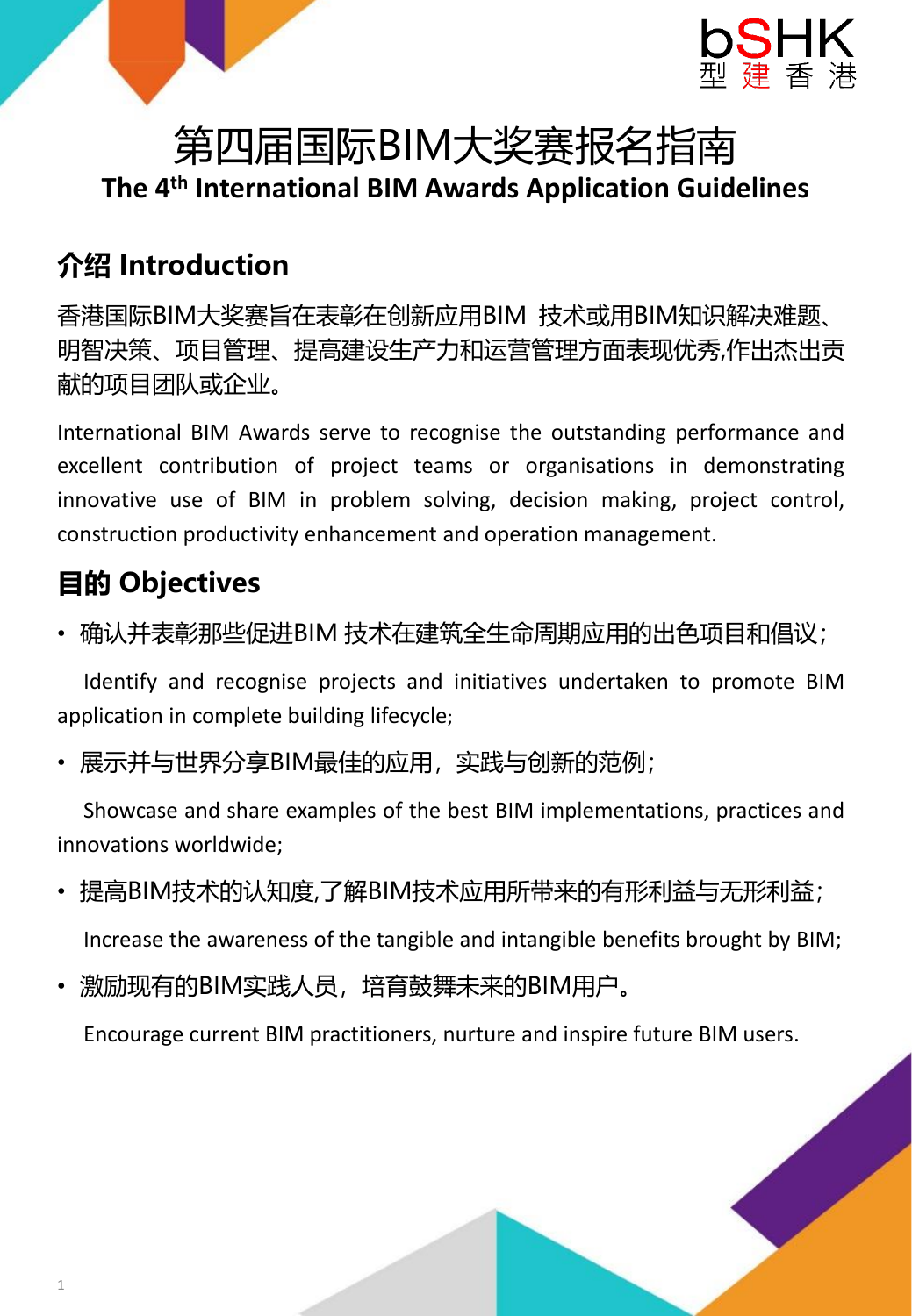



# **报名申请与资料提交的截止日期**

### **Application & Document Submission Deadline**

欢迎来自世界各地的公司与项目团队踊跃报名参加本次大赛,报名截止时间为8 月15号(周三)下午5点,为方便组委会统计,8月1号之前提交参赛回执,免收 报名费,8月1号-15号提交参赛回执,收取报名费1000元。(备注:提交参赛回 执视为报名成功)

We welcome all enterprises and project teams from around the world to sign up for the competition, the application deadline is Wednesday, 15 August 2018 at 5pm. Application fee will be exempted for submission before August 1. CNY 1,000 will be charged for submission from 1 August 2018 to 15 August 2018. Application is considered successful once the application form is submitted.

请提交作品模型、报名申请文件和资料至 buildingSMART香港办公室,通过邮 寄或发送电子邮件到以下地址。 逾期递交的申请将不予考虑。

Works model, related documents and materials will be submitted to the buildingSMART Hong Kong office by post or by email (see details below). Late submission will not be considered.

#### 邮寄地址 **By post:**

**大陆地址:**广东省广州市番禺区海伦堡创意园四座1栋2009 商务部收

**Attn:** Commerce Department

buildingSMART Hong Kong, Unit 2009 building 4-1, Hailunbao Creative Park, 329 Shatou Road, Panyu, Guangzhou, China

#### **香港地址**:香港弥敦道430号弥敦商务大厦19楼 秘书处收

**Attn:** Secretariat

buildingSMART Hong Kong, 19/F Nathan Commercial Building, 430 Nathan Road, Hong Kong

#### **电子邮件 By Email:**

**主题:** 第四届国际BIM大奖赛

**邮箱地址:** info@ibimaward.org

Subject: The 4<sup>th</sup> International BIM Awards

**Email:** info@ibimaward.org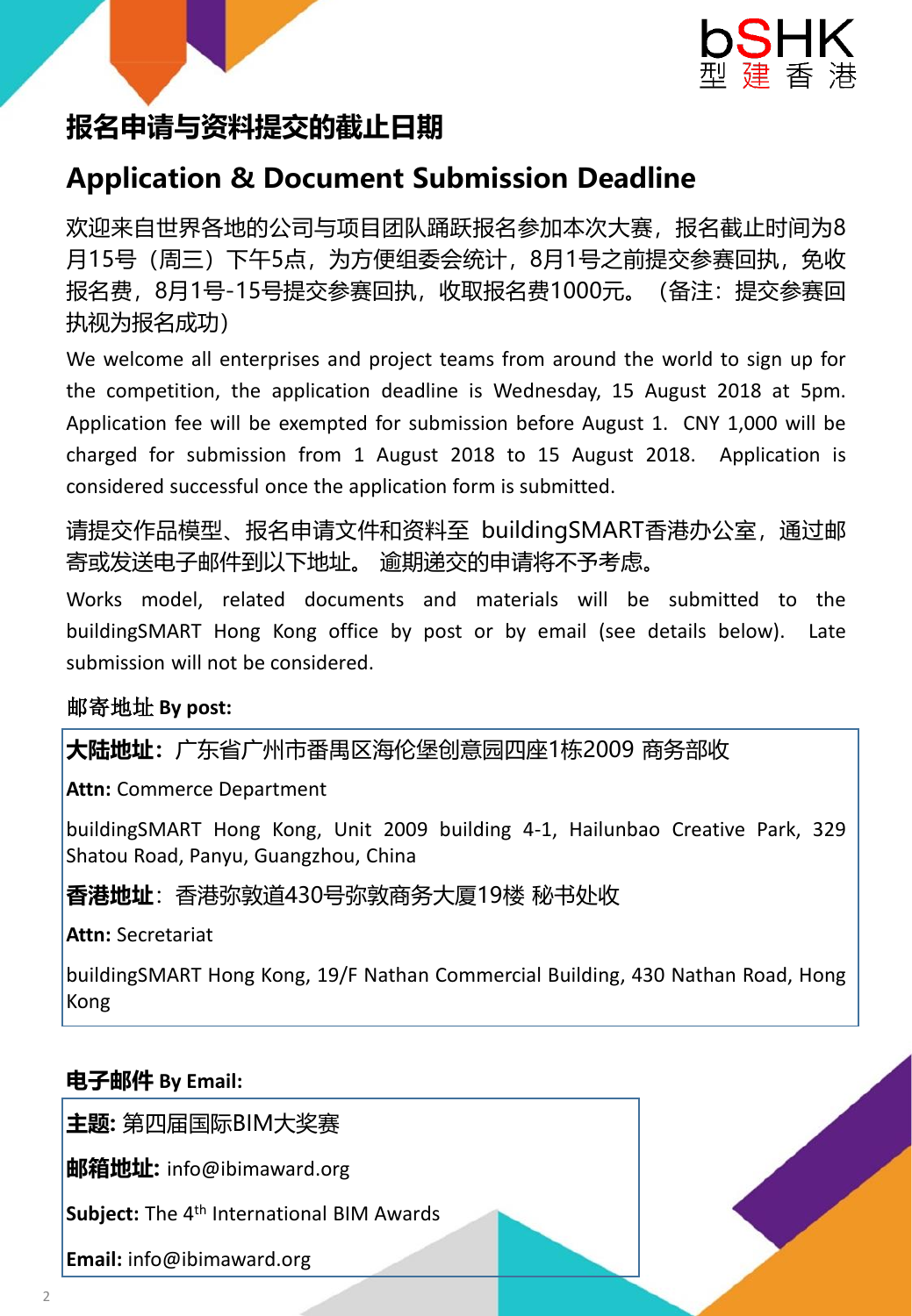

### **提交格式 Submission Format**

1.以邮寄方式申请者,请务必提交总数为两份的书面副本连同附录及其他参 考资料(如果有的话)。第四届国际BIM大奖赛团队工作人员有可能与获奖 者联系索要一份高分辨率的项目图像供出版发布与打印使用。

For applications by post, TWO hard copies of the application form, appendix and other reference material (if any) are required. The 4<sup>th</sup> International BIM Awards team may contact awards recipients and request for a digital copy of high resolution project images for later publication and production purposes.

2.以发送电子邮件方式的申请者, 请务必提交总数为一份的电子稿连同附录 及其他PDF格式的参考资料(如果有的话)。第四届国际BIM大奖赛团队工 作人员有可能与获奖者进一步联系索要一份电子版本的高分辨率项目图像供 出版发布与生产使用。

For applications by email, ONE electronic copy of application form, appendix and other reference material (if any) in PDF format are required. The  $4<sup>th</sup>$ International BIM Awards team may further contact awards recipients and request for a digital copy of high resolution project images for later publication and production purposes.

3.参赛者需要遵守第四届国际BIM大奖赛的提交格式和指导方针。

Entrants are requested to comply with the submission format and guidelines of The 4<sup>th</sup> International BIM Awards.

4.所有的申请表格, 提交文件及其附件需以英文或中文(繁体和简体)提 交,涉及专有名词允许使用其他语言。

All application forms, submission documents and appendix should be typewritten in English or Chinese (Traditional and Simplified) in which specific terms in other languages are allowed to be used.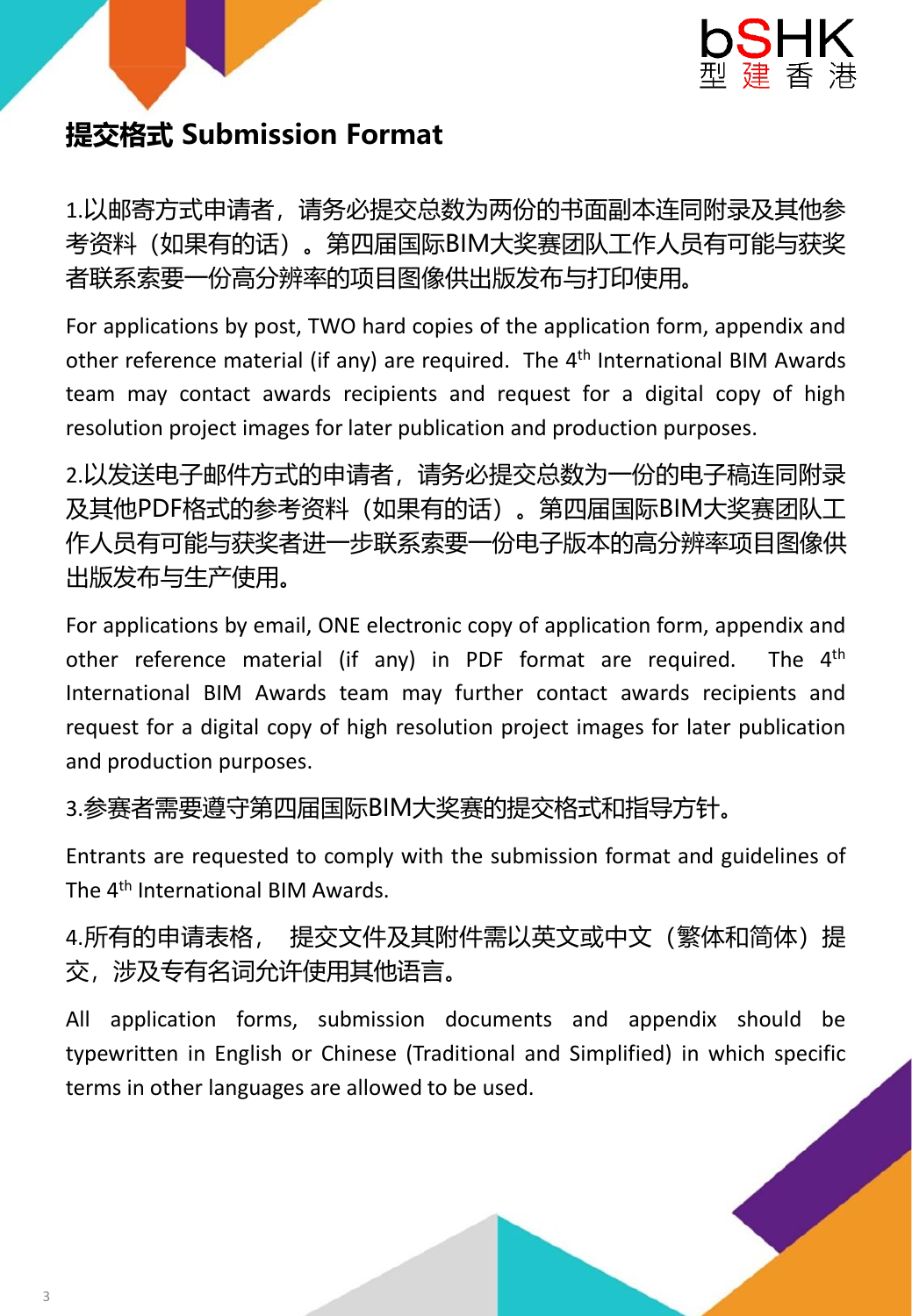

5.参赛者在申请提交文件中所提供的辅助性资料(如附录,参考资料等)不 能超过30张 A4纸。

Entrants should submit no more than thirty A4 pages of supporting documents (e.g., appendix, reference, etc.) in their applications.

对项目进行简单的背景介绍和描述(地址、开发性质、目前发展阶段、用途、 规模、时间表等等)。

Brief introduction of background and description of the Project (e.g., Location, Nature of Development, Current Stage of Development, Usage, Size, Timeline, etc.)

对完成项目进行详细的描述 。

Detail description of the project.

在上述项目中团队所遇到的挑战 。

Description of the challenges the project team faced in the captioned project.

请说明BIM是如何有效的解决上述挑战, 最好用量化数据信息进行说明

Explanation on how BIM was used to resolve such challenges and preferably illustrate the case with quantitative information.

请对BIM技术在项目上/企业水平上未来的发展以及其他潜在用途予以说明 。

Explanation of future development and other potential usage of BIM in Project/Enterprise level.

其他信息补充说明您的项目是如何在以上评估标准中取得优异成就 。

Other supplementary information showing how your project excel in the above assessment criteria.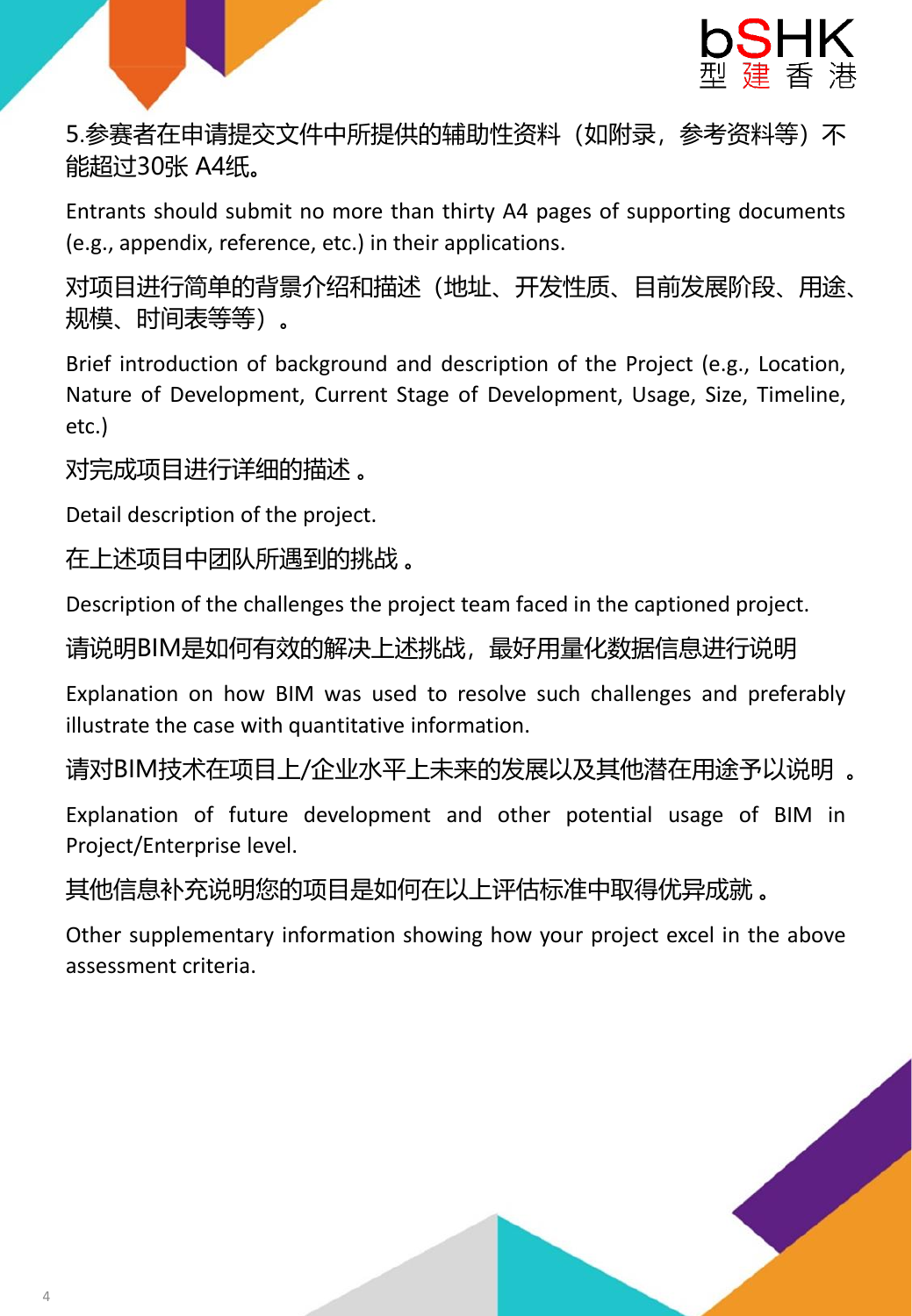



## **评估标准 Assessment Criteria**

评委团将会根据以下评奖标准作出决定:

The Judging Panel will score the entries based on the following criteria:

因使用BIM而产生的量化商业效益与品质提升;

Quantified commercial effectiveness and quality enhancement results from BIM;

引领BIM的应用;

Leadership in BIM adoption;

创新使用BIM技术;

Innovative use of BIM technology;

提供BIM技术组织部署的证据;

Evidence of BIM technical team deployment;

容易把理念拓展到其他组织;

Ease of introducing the concept to other organisations;

### 关于采用或使用BIM能提出有益的建议;

Feasibility of the advice on BIM adoption;

在BIM方面的卓越表现:设计与规划,项目管理,施工管理,成本控制,价 值工程,运营管理等。或是以上各方面的综合运用。

Excellence performance in using BIM: Design and Planning, Project Management, Construction Management, Cost Control, Value Engineering, Operations Management, or any combination(s) of the above aspects.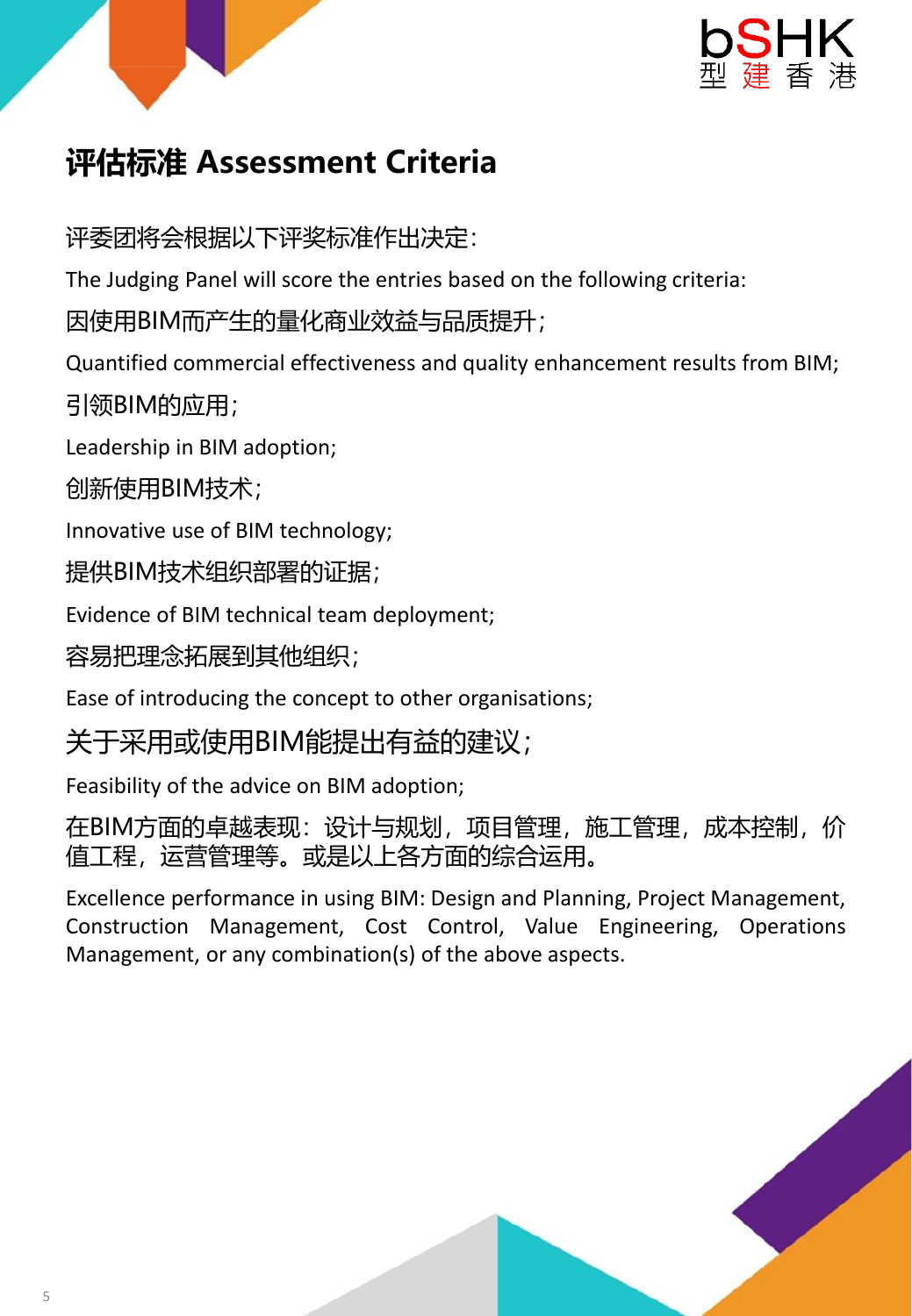



### **参赛资格 Eligibility**

欢迎来自世界所有国家和地区的公司与项目团队和各大学府以及学生踊跃报 名参加本次大赛;

All enterprises, project teams, colleges and students from all countries and regions are welcome to apply for the awards.

## **规章制度 Rules and Regulations**

1. 由于项目的名称或开发名称将会印在奖杯/证书上,请务必使用项目的名称 或开发名称的全称。自提交文件或资料后不予修改。

Full name of the Project or Development should be used as it would be printed on the awards certificate/trophy. No changes are allowed after the submission of applications.

2. 不同项目需分开表格提交。相关信息如图表, 照片或数据可作为申请表的 附件附上。

Each application form is for ONE project only. Please submit your work in separate forms if there are more than one project. Relevant information such as charts, photos or statistics can be attached as appendix in the application.

3. 在没有提前通知香港buildingSMART而未遵守申请指导方针提交必需的 相关资料的情况下,香港buildingSMART将有权取消参赛者的参选资格。

buildingSMART Hong Kong may disqualify the application without advance notice if the required materials stated in the application guidelines are not received.